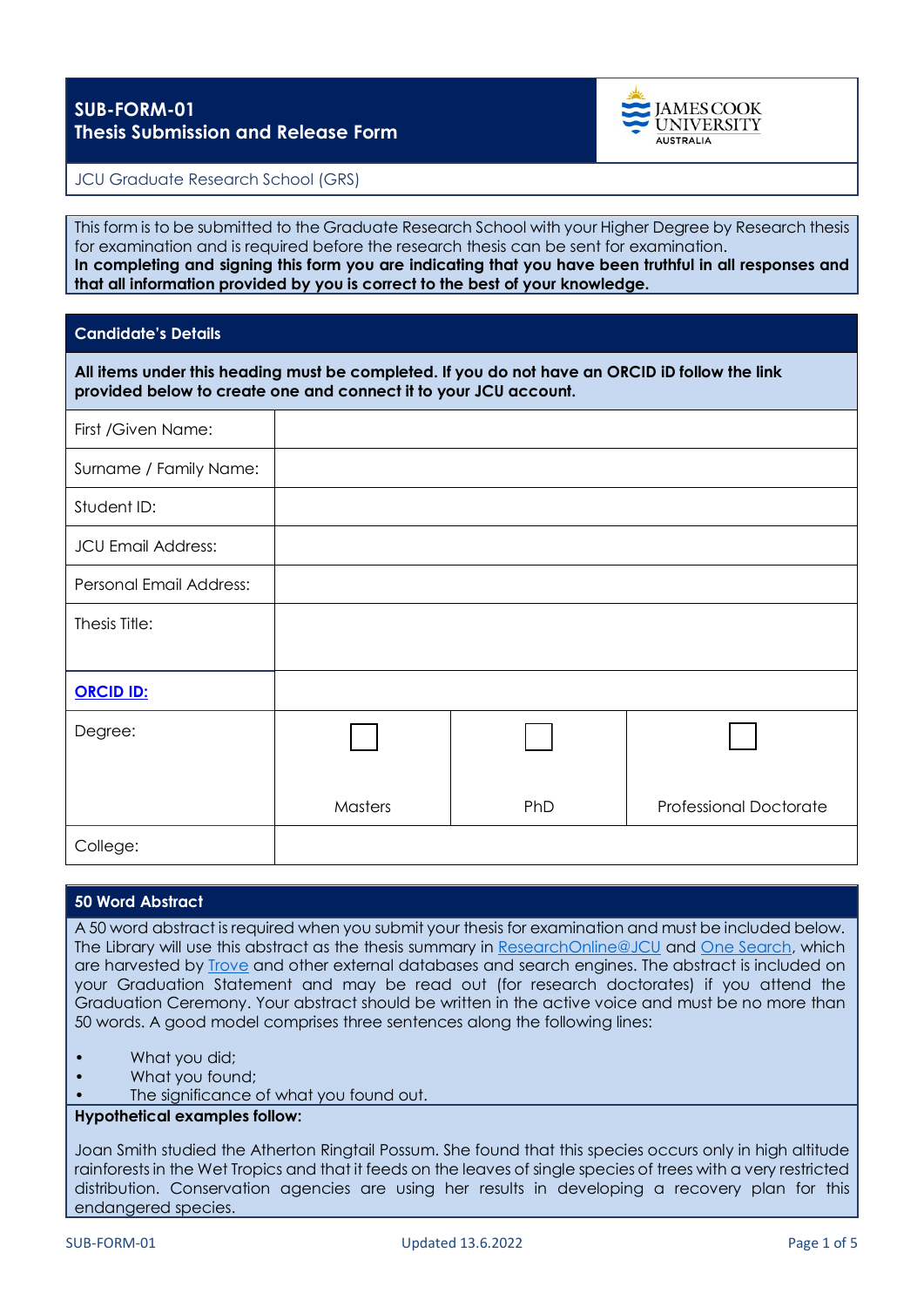John Jones investigated the vulnerability of household residents in the greater Townsville region to tropical cyclone and storm surge hazards. He found that both vulnerability and community awareness varied significantly amongst townships and communities. Emergency services in North Queensland are using the results of his study.

| <b>Thesis Preparation</b>                                                                                                                                                                                                                                                                                                                                                                                                                                                                            |  |
|------------------------------------------------------------------------------------------------------------------------------------------------------------------------------------------------------------------------------------------------------------------------------------------------------------------------------------------------------------------------------------------------------------------------------------------------------------------------------------------------------|--|
| All items under this heading must be completed.                                                                                                                                                                                                                                                                                                                                                                                                                                                      |  |
| I have prepared my thesis as outlined in the HDR Thesis Preparation Guidelines.                                                                                                                                                                                                                                                                                                                                                                                                                      |  |
| I have submitted my thesis to <i>ilhenticate</i> and have provided the report to my advisors.                                                                                                                                                                                                                                                                                                                                                                                                        |  |
| I have submitted a final report to the Ethics Officer if the research within my thesis required ethics<br>approval.                                                                                                                                                                                                                                                                                                                                                                                  |  |
| I declare that this thesis is my own work and has not been submitted in any form for another<br>degree or diploma at any university or other institution of tertiary education (with the exception<br>of Co-tutelle agreements). Information derived from the published or unpublished work of others<br>has been acknowledged in the text and a list of references is given                                                                                                                         |  |
| I have included a Statement on the Contribution of Others, including financial and editorial help<br>(see HDR Thesis Preparation Guidelines). Where my own publications have been used in the thesis<br>I have completed and attached a Thesis Publications, Copyright and Sensitivity Declaration.                                                                                                                                                                                                  |  |
| I have read and understood the Intellectual Property Policy, in particular Section 4: Ownership<br>and Assignment of Intellectual Property - Students, and the University's Copyright Policy.                                                                                                                                                                                                                                                                                                        |  |
| I have appropriately acknowledged the owner for use of any third-party copyright material in this<br>thesis and I understand that third party copyright material included in a thesis for the purpose of<br>assessment, may require permission from the copyright owner to be included in the open access<br>repository version. (Third party copyright material may include photos or other images, tables,<br>maps, diagrams, quotes, other text, questionnaires, unpublished correspondence etc.) |  |
| Please select one or more:<br>I have not included any material that infringes copyright, and no permissions were<br>required                                                                                                                                                                                                                                                                                                                                                                         |  |
| I have obtained permission to use third-party copyright material where copyright<br>exceptions do not apply. Permission statements are attached to this Thesis Submission and<br>Release Form, or permission is clearly stated within the thesis                                                                                                                                                                                                                                                     |  |
| I have been unable to obtain permission to use some third-party copyright material. I<br>have completed and attached a Thesis Publications, Copyright and Sensitivity<br>Declaration and I understand that this material may be redacted from the open access<br>repository version.                                                                                                                                                                                                                 |  |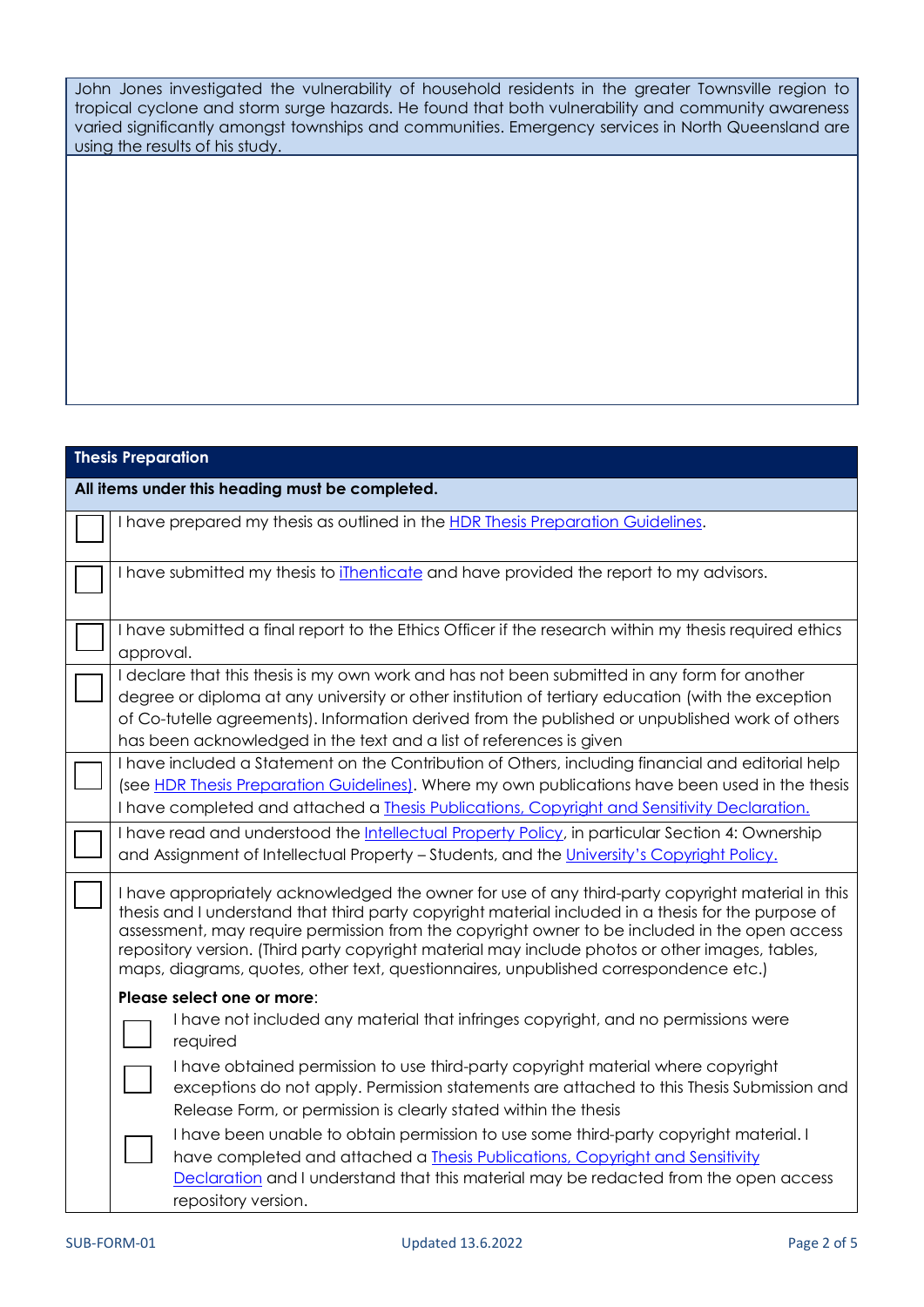| I understand that culturally or otherwise sensitive material included in a thesis for the purpose of<br>assessment, may require permission from stakeholders to be included in the open access<br>repository version. (Culturally or otherwise sensitive material may include photos or other images,<br>sacred texts, transcripts, unpublished correspondence etc.)<br>Please select one or more:<br>My thesis does not contain any sensitive material.<br>My thesis contains sensitive material for which I have obtained permission to use in the<br>open access repository version. Permission statements are attached to this Thesis |
|-------------------------------------------------------------------------------------------------------------------------------------------------------------------------------------------------------------------------------------------------------------------------------------------------------------------------------------------------------------------------------------------------------------------------------------------------------------------------------------------------------------------------------------------------------------------------------------------------------------------------------------------|
| Submission and Release Form, or permission is clearly stated within the thesis<br>My thesis contains sensitive material for which I have been unable to obtain permission to<br>use in the open access repository version. I have completed and attached a <i>Ihesis</i><br>Publications, Copyright and Sensitivity Declaration and I understand that this material<br>may be redacted from the open access repository version.                                                                                                                                                                                                           |
| I understand that I have to comply with JCU's research data management requirements (as<br>outlined on the RDIM website) before completion and will ensure I:<br>update my Research Data Management Plan (RDMP) in Research Data JCU,<br>deposit (archive) my research assets to a JCU storage option or discipline / funder specific<br>repository (to organise e-mail researchdata@jcu.edu.au),<br>complete my Data Record in Research Data JCU (digital research assets only),                                                                                                                                                         |
| complete archiving of physical research assets and research project documentation (can<br>include but not limited to physical (hard copy) data, signed ethics consent forms, primary<br>materials such as lab notebooks etc) and<br>complete my Data Publication in Research Data JCU (if appropriate).<br>Note: it may be possible that a Data Record or Data Publication is not applicable or appropriate - I have sought<br>advice through researchdata@jcu.edu.au                                                                                                                                                                     |
| I have made my Advisory Panel and the Graduate Research School aware of any agreements<br>or contracts which will impact on the examination of my thesis (e.g. confidentiality clauses for<br>examiners)                                                                                                                                                                                                                                                                                                                                                                                                                                  |
| I will provide with this form a final electronic copy of the thesis for examination in word and pdf<br>format to my Primary Advisor and my College's HDR Academic Services Officer.                                                                                                                                                                                                                                                                                                                                                                                                                                                       |
| I agree to my examiner reports being used anonymously for Quality Assurance and training<br>purposes                                                                                                                                                                                                                                                                                                                                                                                                                                                                                                                                      |
| I declare that I will provide a final electronic <b>pdf</b> copy of my thesis to my College's HDR<br>Academic Services Officer which is an accurate copy of the thesis post-examination,<br>incorporating corrections. I understand that this copy is for deposit in the institutional repository<br>ResearchOnline@JCU, and I have read the Copyright information for repository users.                                                                                                                                                                                                                                                  |
|                                                                                                                                                                                                                                                                                                                                                                                                                                                                                                                                                                                                                                           |

# **Public Access to the Thesis and Embargoes**

# **Select ONE option**

I grant the University a permanent non-exclusive licence to store, display or copy any or all of the thesis, in all forms of media, for use within the University, and to make the thesis freely available online to other persons or organisations.

**OR**

I wish for this work to be embargoed, after which I grant the University a permanent nonexclusive licence to store, display or copy any or all of the thesis, in all forms of media, for use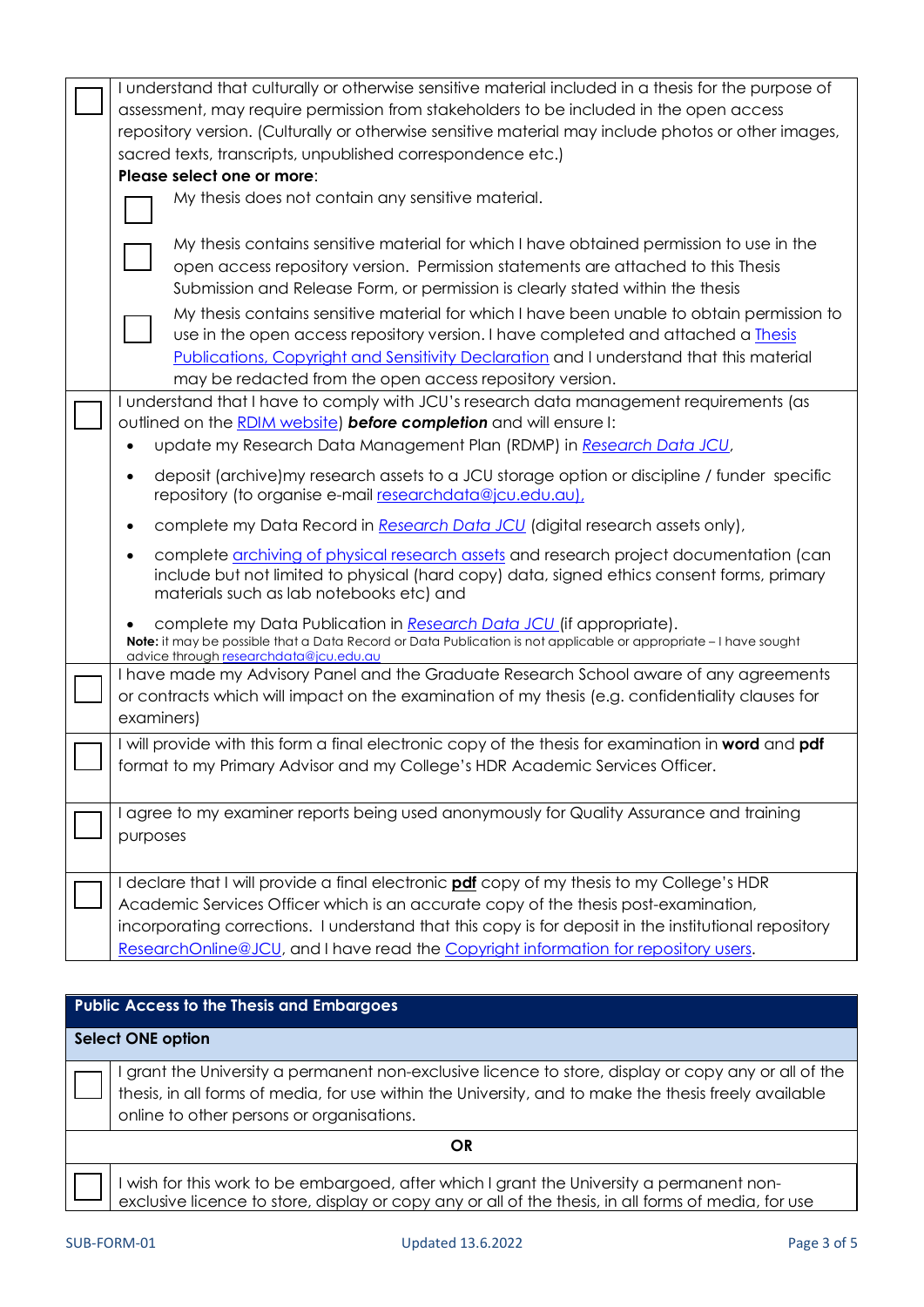|                                                            | within the University, and to make the thesis freely available online to other persons or<br>organisations.**                                                                                                                                                                                                                                                 |  |  |
|------------------------------------------------------------|---------------------------------------------------------------------------------------------------------------------------------------------------------------------------------------------------------------------------------------------------------------------------------------------------------------------------------------------------------------|--|--|
|                                                            | Embargoes will only be granted in compelling circumstances. A letter outlining the reasons for a<br>request to embargo the thesis for a specified duration (12 months or greater) will be attached to<br>and submitted with this form for approval by the Dean, Graduate Research. See HDR Thesis -<br>Library Deposit Guide for a list of eligible criteria. |  |  |
|                                                            | **I understand that the embargo period will commence from the day that the Library receives<br>the final version of my thesis (i.e. post-examination/review/corrections).                                                                                                                                                                                     |  |  |
| Select ONE option (only for candidates seeking an embargo) |                                                                                                                                                                                                                                                                                                                                                               |  |  |
|                                                            | While under embargo, there may be a record for my thesis in the institutional repository (citation<br>information and abstract only) with the thesis file restricted for the duration of the embargo.                                                                                                                                                         |  |  |
| <b>OR</b>                                                  |                                                                                                                                                                                                                                                                                                                                                               |  |  |
|                                                            | While under embargo, there must not be any public record of my thesis in the institutional<br>repository. Reasonable justification (e.g. protecting the Candidate's wellbeing or a contractual<br>obligation) for this request will be included in writing to the Dean, Graduate Research.                                                                    |  |  |
|                                                            |                                                                                                                                                                                                                                                                                                                                                               |  |  |

| Documents Attached to the Thesis Submission and Release Form |                                                                   |       |  |
|--------------------------------------------------------------|-------------------------------------------------------------------|-------|--|
| Select any that apply                                        |                                                                   |       |  |
|                                                              | <b>Thesis Publications, Copyright and Sensitivity Declaration</b> |       |  |
|                                                              | Request for an embargo                                            |       |  |
|                                                              | Permission statements from third party copyright owners           |       |  |
|                                                              | Permission statements from stakeholders of sensitive material     |       |  |
|                                                              | Other:                                                            |       |  |
| <b>Candidate's Signature</b>                                 |                                                                   |       |  |
|                                                              | Signature:                                                        | Date: |  |

# **What to do next**

Once you have completed all sections of this form, attached any necessary supplemental documents and have signed above, please give this form to your Primary Advisor for Advisory approval.

|  |  | <b>Advisory Panel Certification</b> |
|--|--|-------------------------------------|
|--|--|-------------------------------------|